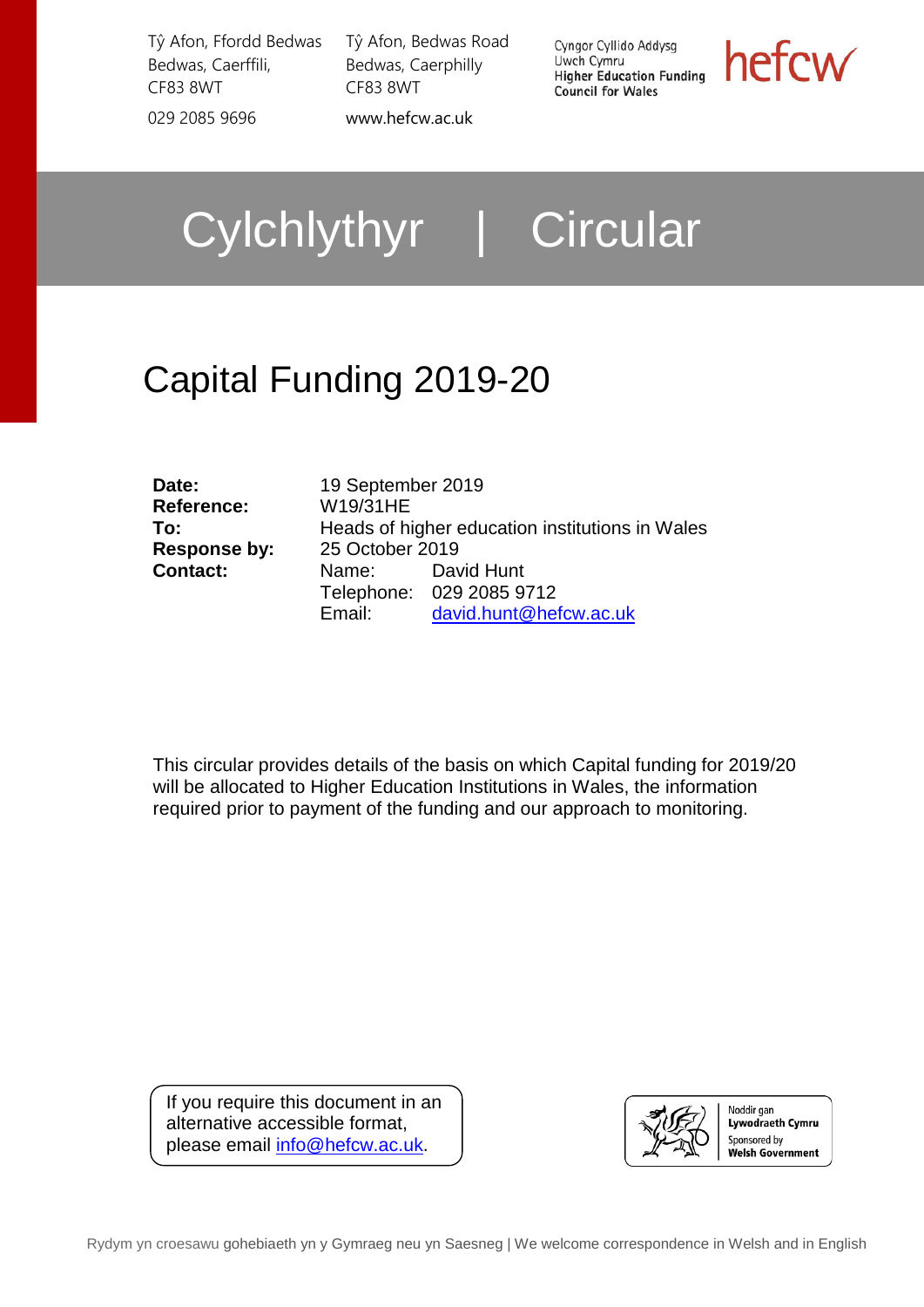### **Background**

1. In the [HEFCW remit letter for 2018-19,](http://www.hefcw.ac.uk/documents/about_he_in_wales/WG_priorities_and_policies/2018-19%20Remit%20Letter.pdf) specific provision was made for Capital funding over the next 3 years. The relevant section (para 4.1 of the remit letter) notes:

*'I am pleased to confirm that Capital resources have been allocated to the Funding Council for the next 3 years. Building on the work begun in response to my revised 2016-17 remit letter, I expect the Council to develop a scheme that will help reduce institutional financial risks associated with estate utilisation. I am keen to ensure that the Council is able to help institutions reduce the level of future expenditure on university operations as a tool for preparing institutions for significant regulatory and financial reform during the next 5 years.'*

- 2. The [remit letter for 2019-20](https://www.hefcw.ac.uk/documents/about_he_in_wales/WG_priorities_and_policies/HEFCW%20Remit%20Letter%202019-20%20Final.pdf) confirms that for the second year of this Capital funding, £10M will be available for HEFCW to allocate in 2019-20. Whilst the Cabinet Secretary's [statement](https://gov.wales/newsroom/educationandskills/2017/investing-in-the-skills-of-the-future-for-an-ambitious-and-learning-wales/?lang=en) of 24 October 2017 indicated that total funding of £30m would be available over the three year period, it is currently only the initial two tranches of £10m that have been confirmed.
- 3. As for 2018-19, this funding will be allocated for Capital investment to support Learning and Teaching and the student experience.

#### **Basis of capital funding allocations**

- 4. The capital funding will be allocated based on a formulaic approach. As the funding is to be used to support Learning and Teaching and the student experience the allocations of Capital funding for 2019-20 have been determined based on student numbers. The number of students at an institution represents a reasonable proxy for the amount of estate space that they require.
- 5. A high quality and efficient estate benefits all students, and therefore the student numbers used for the allocation are the most recent HESA Student Record Full-Time Equivalents (FTEs) for all modes, levels and domiciles.

#### **Application of a minimum funding allocation**

- 6. In order to provide capital funding that will allow all institutions to invest in projects that will make a sustainable impact on their learning and teaching space and the student experience, a minimum allocation value of £750,000 has been applied.
- 7. The funding for institutions where the original allocation based on their student FTEs fell below this value has been increased to this amount and the FTEs for those institutions then removed from the calculation. The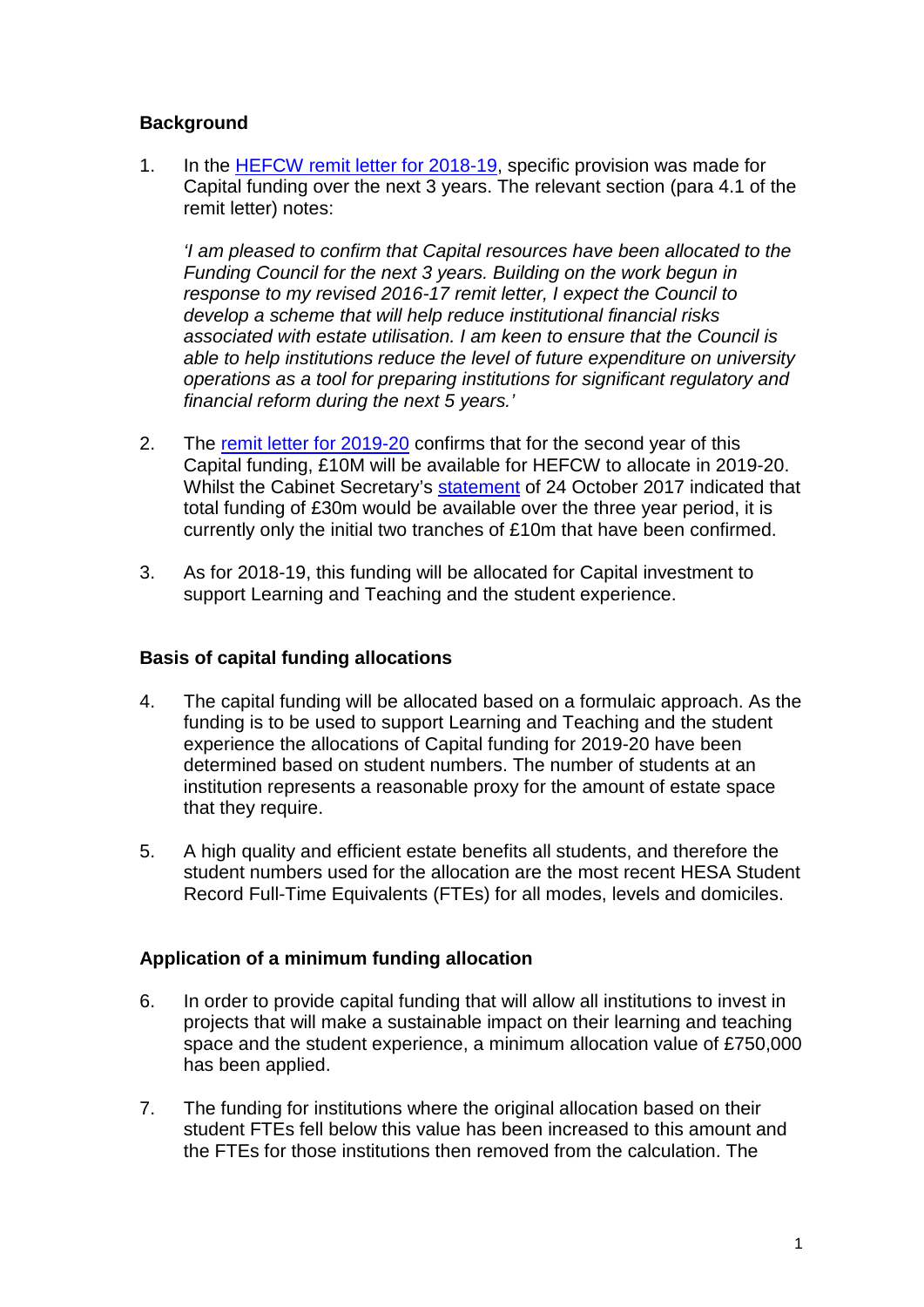remaining balance of available funding has been apportioned between the other institutions based upon the remaining FTEs in the calculation.

- 8. Due to their limited physical estate in Wales and their ability to access other UK capital funding streams, the OU's allocation will be subject to half the value of this minimum threshold (£375,000).
- 9. The resulting allocations for each institution for 2019-20 based on the above methodology are provided in **Annex A**.
- 10. The basis for calculation of any future years' capital allocations will be subject to the Welsh Government's confirmation of the capital funding available and any associated priorities for capital investment identified in future remit letters.

#### **Submission of plans**

- 11. Institutions will be required to provide their capital investment plans for this funding, and their Estate strategies, with details of how the investment plans align with those, prior to the payment of the funding.
- 12. The capital investment plans should include details of the institutions' planned expenditure and how it will improve the Learning and Teaching space and benefit the Student Experience. The plans should also address the following criteria:
	- *reduce institutional financial risks associated with estate utilization;*
	- *reduce the level of future expenditure on university operations.*
- 13. Some examples of suitable projects could include those that seek to increase the efficiency or to rationalise the estate or to improve the condition/function of buildings.
- 14. HEFCW Officers will look to confirm that the capital investment plans are appropriate and meet the criteria and will seek further information if required.
- 15. As part of the submission, we will also require institutions to provide details of their latest data for a number of HESA estates record metrics (as set out in paragraph 20 below) with details of the impact that the proposed projects are expected to have on them. Please also provide information on how these measures compare to your peer group (with information on how the comparators have been chosen). This will form part of our monitoring process as set out below.
- 16. A pro forma for these plans is attached at **Annex B**.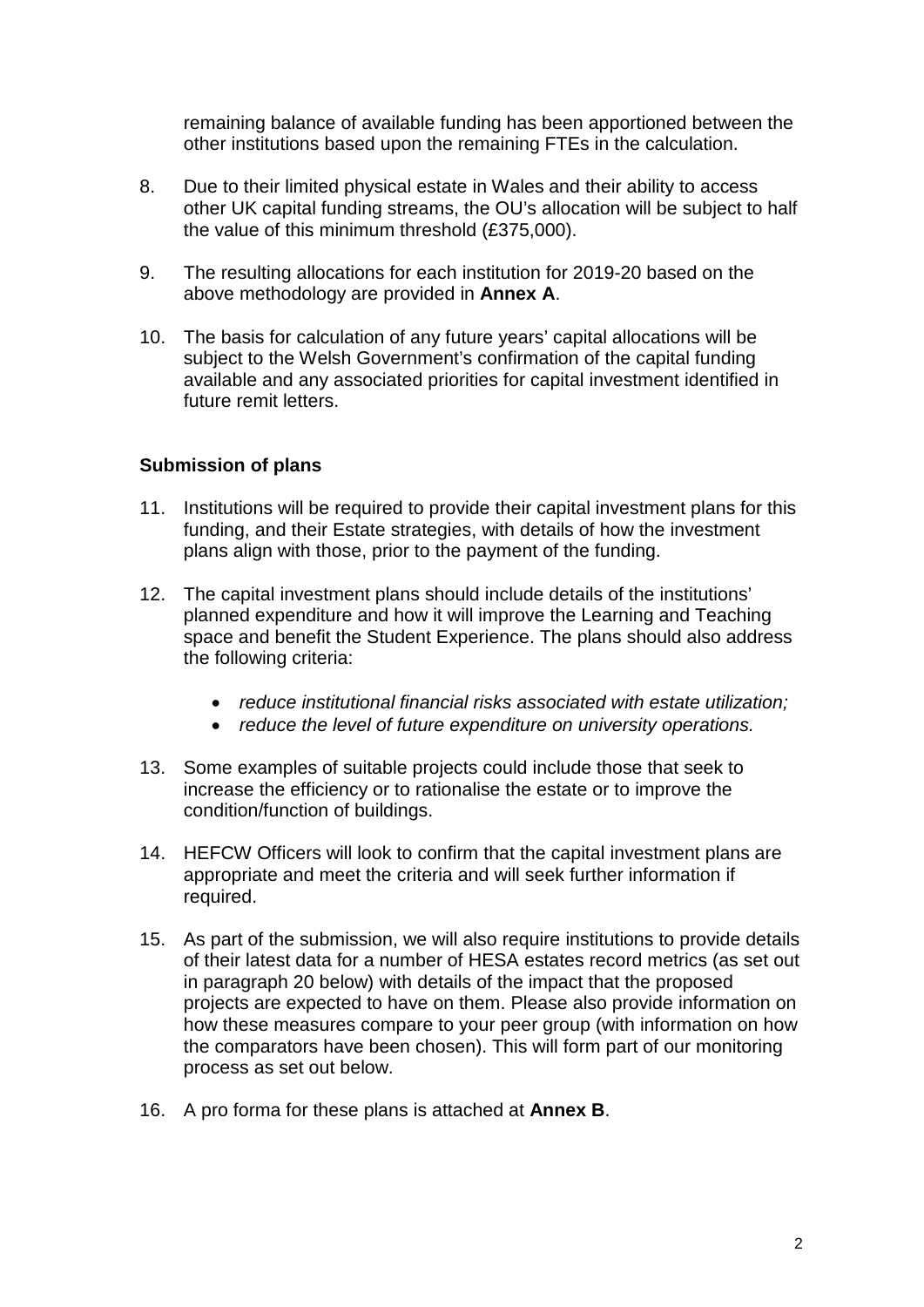## **Annual Monitoring**

- 17. A monitoring exercise will be undertaken in 2020 at a suitable date to ensure that the funding has been used for the proposed projects and to provide an update on the impact that the investment has had.
- 18. Institutions will be expected to provide a breakdown of the capital spend in a way that allows comparison with the original plan with explanations to be provided for any differences.
- 19. Institutions will be requested to provide a qualitative summary of the positive impacts this funding has had/is having on Student Experience, financial risks associated with the estates utilisation and the level of future expenditure on university operations.
- 20. Institutions will also be required to provide quantitative information of the estimated impact of this funding on the following metrics included in the HESA Estates record, namely:
	- Space (Gross Internal Area (GIA),  $m^2$ ) per staff and student FTE (Non-residential);
	- Total property costs per square metre (GIA, non-residential);
	- Ratio of total property costs to income (Non-residential);
	- Total Income per square metre (Net Internal Area (NIA));
	- Percentage of the estate in condition A and B (GIA, non-residential);
	- Percentage of estate in functional suitability condition 1 and 2 (Nonresidential).

## **Timetable**

- 21. Providers are requested to submit their strategies to HEFCW by 25 October 2019.
- 22. Officer analysis and any required follow up will be undertaken, with the intention of making payments to institutions in November 2019.
- 23. The annual monitoring process will take place from October 2020, although HEFCW will liaise with providers in advance of this date to provide more details.
- 24. This funding will be made available subject to the general conditions for payment of funds by HEFCW to the Governing Body of an institution. These are set out in the Memorandum of Assurance and Accountability [\(W15/32HE\).](http://www.hefcw.ac.uk/documents/publications/circulars/circulars_2015/W15%2032HE%20Memorandum%20of%20Assurance%20and%20Accountability.pdf)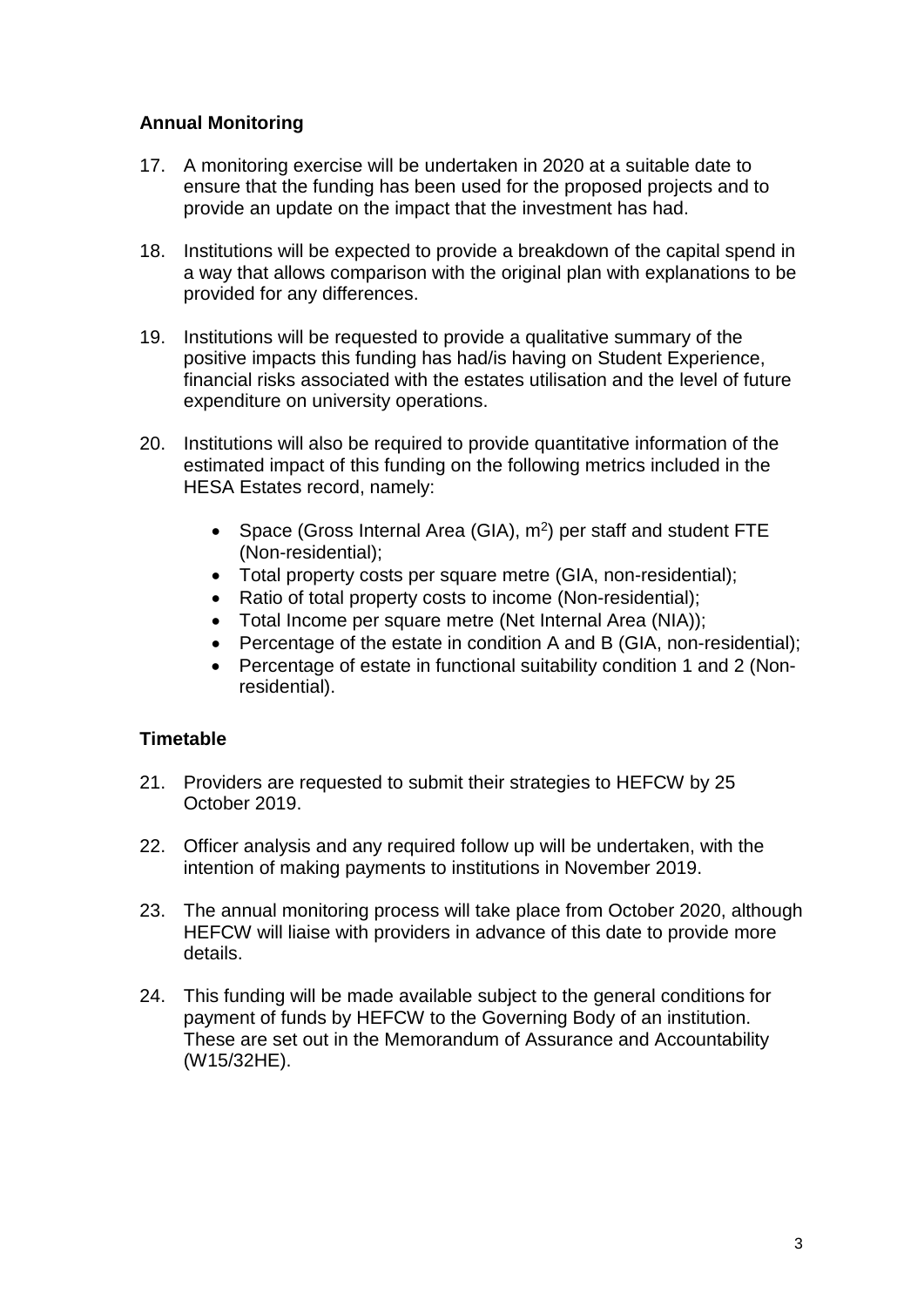## **Further information**

25. For further information, contact David Hunt (tel 029 2085 9712; email [david.hunt@hefcw.ac.uk\)](mailto:david.hunt@hefcw.ac.uk).

#### **Assessing the impact of our policies**

26. We have carried out an impact assessment screening to help safeguard against discrimination and promote equality. We also considered the impact of policies on the Welsh language, and Welsh language provision within the HE sector in Wales and potential impacts towards the goals set out in the Well-Being of Future Generations (Wales) Act 2015 including our Well-Being Objectives. A responsibility also rests on higher education institution partners to assess the impact of their proposals to help safeguard against discrimination and promote equality. Contact [equality@hefcw.ac.uk](mailto:equality@hefcw.ac.uk) for more information about impact assessments.